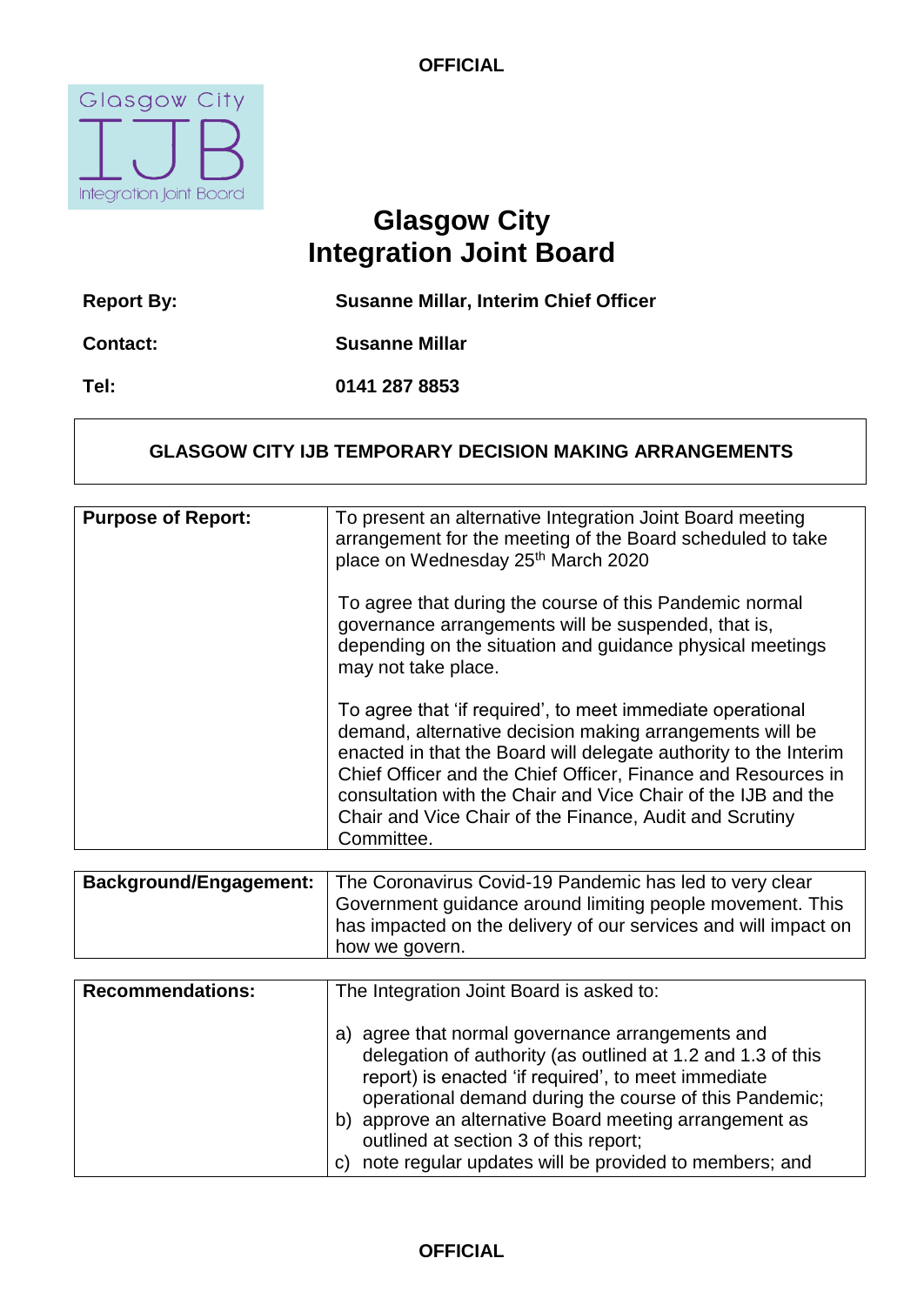| d) note arrangements will be reviewed in line with any advice<br>or guidance we receive from the Scottish Government or as | <b>OFFICIAL</b> |                                 |  |
|----------------------------------------------------------------------------------------------------------------------------|-----------------|---------------------------------|--|
|                                                                                                                            |                 |                                 |  |
|                                                                                                                            |                 |                                 |  |
|                                                                                                                            |                 | informed by our own experience. |  |

# **Relevance to Integration Joint Board Strategic Plan:**

N/A

**Implications for Health and Social Care Partnership:** 

| <b>Reference to National</b><br><b>Health &amp; Wellbeing</b><br><b>Outcome:</b> | N/A |
|----------------------------------------------------------------------------------|-----|
|                                                                                  |     |
| <b>Personnel:</b>                                                                | N/A |
| <b>Carers:</b>                                                                   | N/A |
|                                                                                  |     |
| <b>Provider Organisations:</b>                                                   | N/A |
|                                                                                  |     |
| <b>Equalities:</b>                                                               | N/A |
|                                                                                  |     |
| <b>Fairer Scotland</b><br><b>Compliance:</b>                                     | N/A |
|                                                                                  |     |
| <b>Financial:</b>                                                                | N/A |
|                                                                                  |     |
| Legal:                                                                           | N/A |
| <b>Economic Impact:</b>                                                          | N/A |
|                                                                                  |     |
| Sustainability:                                                                  | N/A |
| <b>Sustainable Procurement</b>                                                   | N/A |
| and Article 19:                                                                  |     |
| <b>Risk Implications:</b>                                                        | N/A |
|                                                                                  |     |
| <b>Implications for Glasgow</b><br><b>City Council:</b>                          | N/A |
|                                                                                  |     |
| <b>Implications for NHS</b><br><b>Greater Glasgow &amp; Clyde:</b>               | N/A |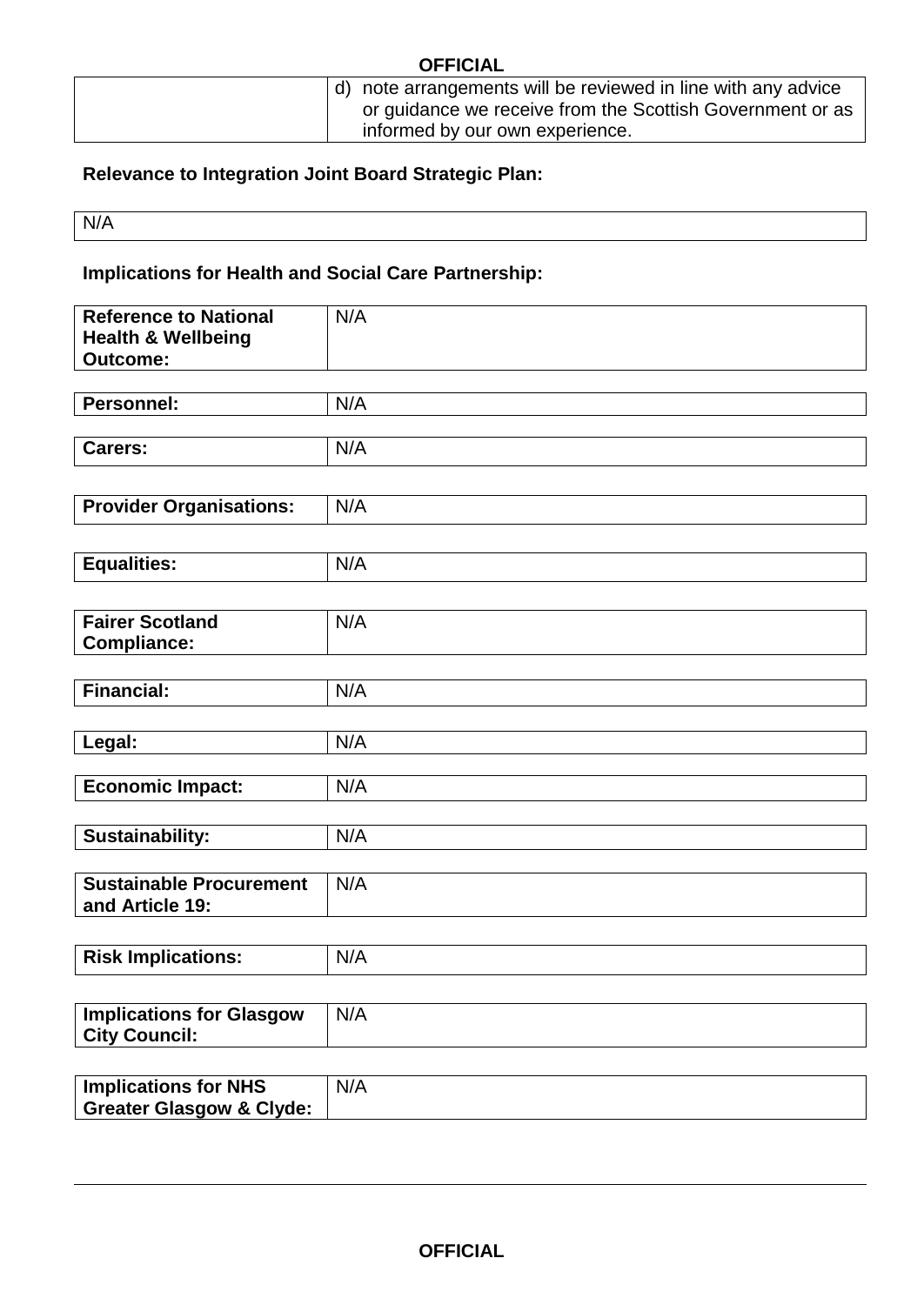#### **OFFICIAL**

| <b>Direction Required to</b>    | Direction to:                                     |  |
|---------------------------------|---------------------------------------------------|--|
| <b>Council, Health Board or</b> | 1. No Direction Required                          |  |
| <b>Both</b>                     | 2. Glasgow City Council                           |  |
|                                 | 3. NHS Greater Glasgow & Clyde                    |  |
|                                 | 4. Glasgow City Council and NHS Greater Glasgow & |  |
|                                 | Clyde                                             |  |

#### **1. Purpose**

- meeting of the Board scheduled to take place on Wednesday 25<sup>th</sup> March 2020, proposal outlined at section 3 of this report. 1.1 To present an alternative Integration Joint Board meeting arrangement for the
- 1.2 To agree that during the course of this Pandemic normal governance arrangements will be suspended, that is, depending on the situation and guidance physical meetings may not take place.
- 1.3 To agree that 'if required', to meet immediate operational demand, alternative authority to the Interim Chief Officer and the Chief Officer, Finance and Resources Chair of the Finance, Audit and Scrutiny Committee. Substitute arrangements will apply, as outlined in existing standing orders. These temporary decision making decision making arrangements will be enacted in that the Board will delegate in consultation with the Chair and Vice Chair of the IJB and the Chair and Vice arrangements will be kept under review.

#### **2. Background**

- 2.1 Members are aware that the Coronavirus Covid-19 Pandemic has led to significant changes to many aspects of life which consequently means we need to change the way we deliver services and how we manage our business.
- 2.2 Government guidance means that we need to limit people movement as far as is possible to help limit the spread of this disease.
- emergency basis. Some staff members, e.g. those with significant underlying health issues have already been instructed to remain at home. Other staff are the norm for them. All of this is necessary to keep staff and service users and patients as safe as we possibly can in the current situation. 2.3 Operationally this means we are moving very quickly to delivering services on an being asked to work from home, others to complete different tasks than would be

#### **3. Proposed Board Meeting Arrangements for Wednesday 25th March 2020**

- physically attend the meeting. Voting members who have an underlying health condition should dial in rather than physically attend. 3.1 In terms of limiting people movement, only voting members of the IJB should
- 3.2 Non-Voting members should dial in rather than physically attend.
- $3.3$ The meeting will be closed to the public.

#### **OFFICIAL**